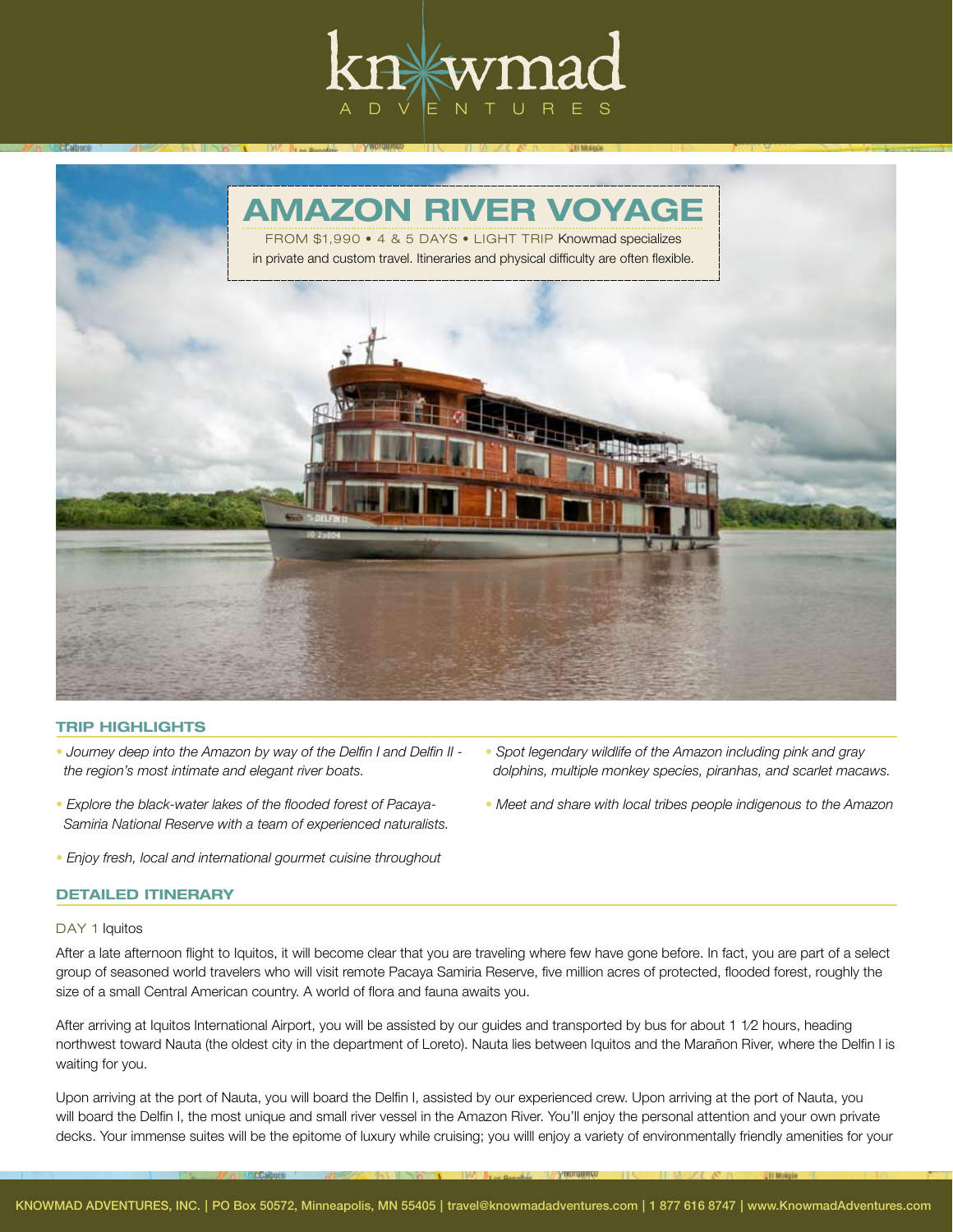

ultimate indulgence. Just before dusk, as the Delfin starts its journey into the rainforest, our barman and staff will provide you with Peru's finest and most famous cocktail, the pisco sour, made of Pisco, a Peruvian grape brandy. Fine regional cigars will also be available.

Dinner is served in our cozy dining room located at the back of the ship's second deck. Because of its cultural diversity, Peruvian cuisine is considered one of the world's finest, making the country an attractive culinary destination. Aside from providing you with your first rainforest adventure, the Delfin I is also a unique culinary experience, offering the best of Amazonian-Peruvian cuisine in a cosmopolitan gourmet setting. Our chef prides himself in serving dishes in different styles and seasoned with a wide variety of herbs and spices, as well as exotic fruits.

At 9:30 pm there will be a briefing and time to relax. On the top observation deck, our guides will use charts and short videos displayed on our flat LCD screen to conduct a brief orientation, outlining details of your journey, including the places you will visit, the wildlife you will see, as well as a summary of the history and geography of the Amazon basin.

Finally, under the beauty of an Amazonian night filled with hundreds of stars or perhaps a full moon, and wafted by the gentle breeze of the rainforest, our multitalented staff will entertain you with a little live music.

• D - Delfin I

# DAY 2 San Isidro Flooded Forest Hick & Yanayacu/Pucate River

On your first morning with us we will recommend an early activity to explore one of the most important zones of the Pacaya Samiria National Reserve. Early rising is always rewarding and wildlife is abundant and very active. We will offer an early morning bird watching experience just before breakfast for those who will like to get up with sunrise. Wake up call will be at 5:30 only for the ones that dares.

Today we will hike through this pristine and unique flooded ecosystem, passing through a classic tropical rainforest with emergent trees and canopy trees reaching up to 55 mts. in height. Many trees have buttress roots which often extend high up the trunks while palms are abundant and many of them have stilt roots. Biologically, this kind of forest is probably one of the richest habitats on earth, supporting the most species of plants and animals per unit area. Our target is the giant ceiba or kapok tree with its large diameter. Meet local medicinal plants and encounter them while hiking. This forest is also very good for spotting birds such as the bluish-fronted jacamar seen in pairs in middle and lower parts of forest edges, or collared trogons, red capped cardinals, etc.

After emerging from the depths of the forest, you will be treated to a world-class gourmet meal. We will continue upstream towards our next destination, the YanaYacu protected area within the Pacaya Samiria National Reserve.

Never does nature seem more bountiful than in the tropics. In this opportunity you will have the chance to explore one of our main cores of the National Reserve. Wild life will be the one to grate you and biodiversity will be outstanding. On board of our aluminum skiff we will have the chance to get deep into the rainforest and its fantastic diversity of flora and fauna. You will







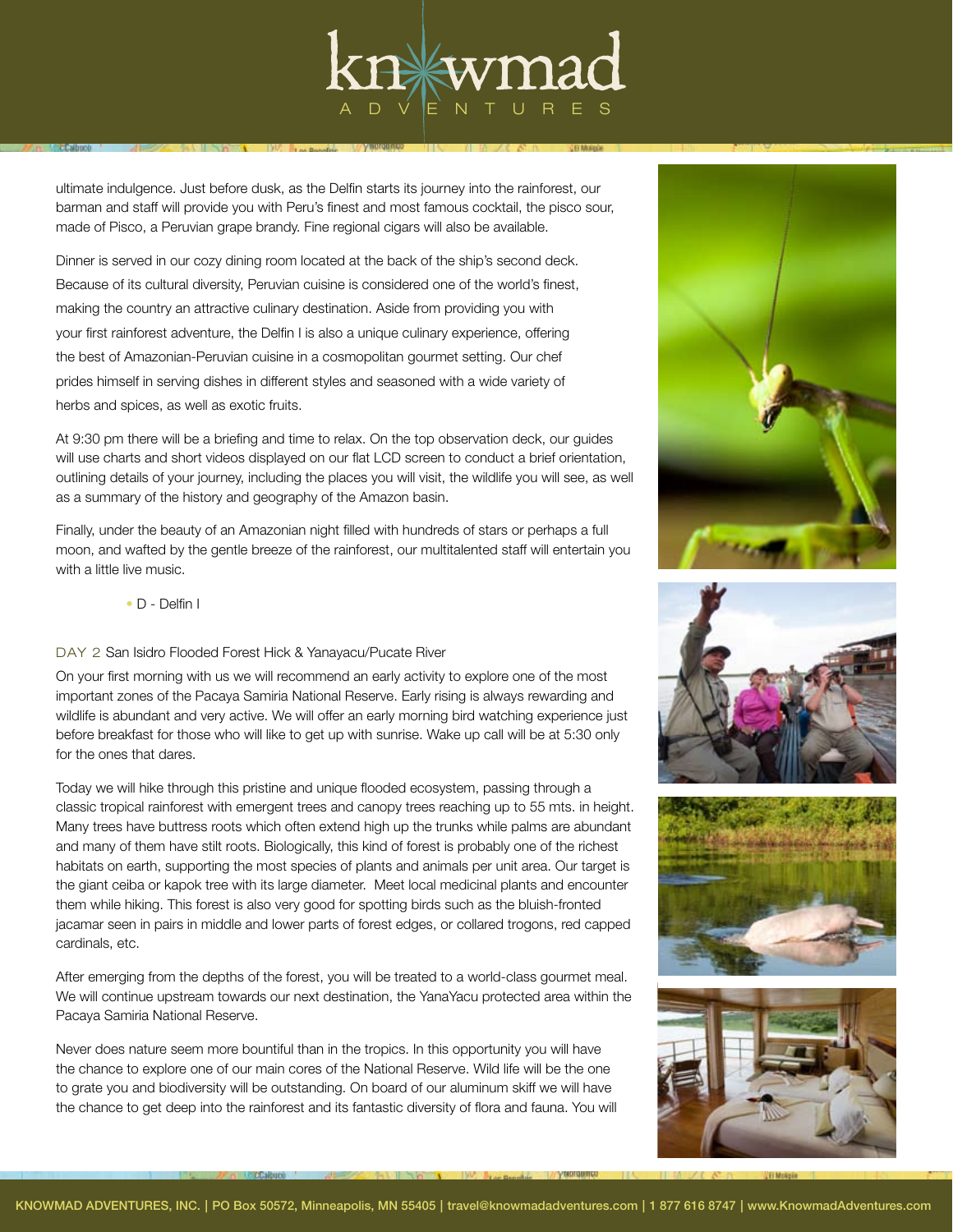

have the chance to enjoy some of the myriad bird species, colorful butterflies and other diverse insects, noisy monkey troops and active pink and grey river dolphins. Enjoy these black waters river and discover these mysterious and bountiful destination.

We will calm your appetite, serving dinner at our cozy dining room; there you will continue enjoying our special food service and unique recipes. Tonight far from civilization, the stargazing opportunities are unique. While enjoying the sweet breeze of the Amazonian night, the wonderful symphony of the jungle, you can see stars of the northern and southern constellation.

• B, L, D - Delfin I

# DAY 3 Canopy Walk/ Primary Forest Hick, Tawampa Lake /Nauta Caño Exploration

You will get used to our wonderful breakfast festival, with all natural juices and really exotic fresh food that our kitchen personnel will point you, we are sure that you have never tasted some of them.

After breakfast you will get to the only Canopy Walkway in this area, an experience unequaled in the rainforest! At a height of over 25 meters (85 feet) and extending for 500 meters (one-third of a mile), the Canopy Walkway provides a view of the rainforest from the treetops, the best vantage point for observing Amazon wildlife and vegetation. The Canopy Walkway is accessible to all and requires no special skills or equipment. The suspended walkway is spread between 14 of the area's largest rainforest trees and is one of the longest canopy walkways in the world. You'll enjoy "terra firma" forest and you will be able to see the differences between your previous hick and this one. We will be back canoeing the Tawampa lake were giant arapaima (biggest fresh waters fish in the world) perhaps will be one of the sights while rowing slowly through.

After returning to Delfin I, our creative chef will continue amaze you with the innovative creations he has designed for you. While explaining every detail of the local food you will learn more and more about life in this pristine and unique area.

In the afternoon we will have the chance to explore the Nauta Caño small creek, lagoons, its wonderful dynamic and stunning panoramas. Cruising is the best way to experience the diversity of the wildlife that populates the rivers and their neighboring habitats. We will sail quietly near shore, exploring marshes, streams and oxbows.

On board our excursion skiffs, we will head to a beautiful lake for a spectacular spot, where we expect to catch some fish; the target again, will be "piranhas". During the rainier season, river flood and low forest have more than 1 mt (3 ft) of water standing at the base of the trees. Flowering and fruiting time coincide with this flooding, fish including piranhas swim in among the base of the trees to devour the fruit or chew at their outer coverings. So the undeserved super-carnivore reputation of piranhas as a bloody thirsty fish is really exaggerated. There are 25 different species of piranha in the Amazon basin, black, white, red bellied. They are so smart and fun to catch.

Once it is dark, you will hear the second installment of the jungle symphony. Armed with powerful spot lights, we will start our night safari in search of night herons, pauraques, spectacled owls, up to a dozen species of croaking from the river's edge, and fish bats flying over the water scooping up fish.

Spectacled and black caimans are found in these pristine waters, and our guides will point them









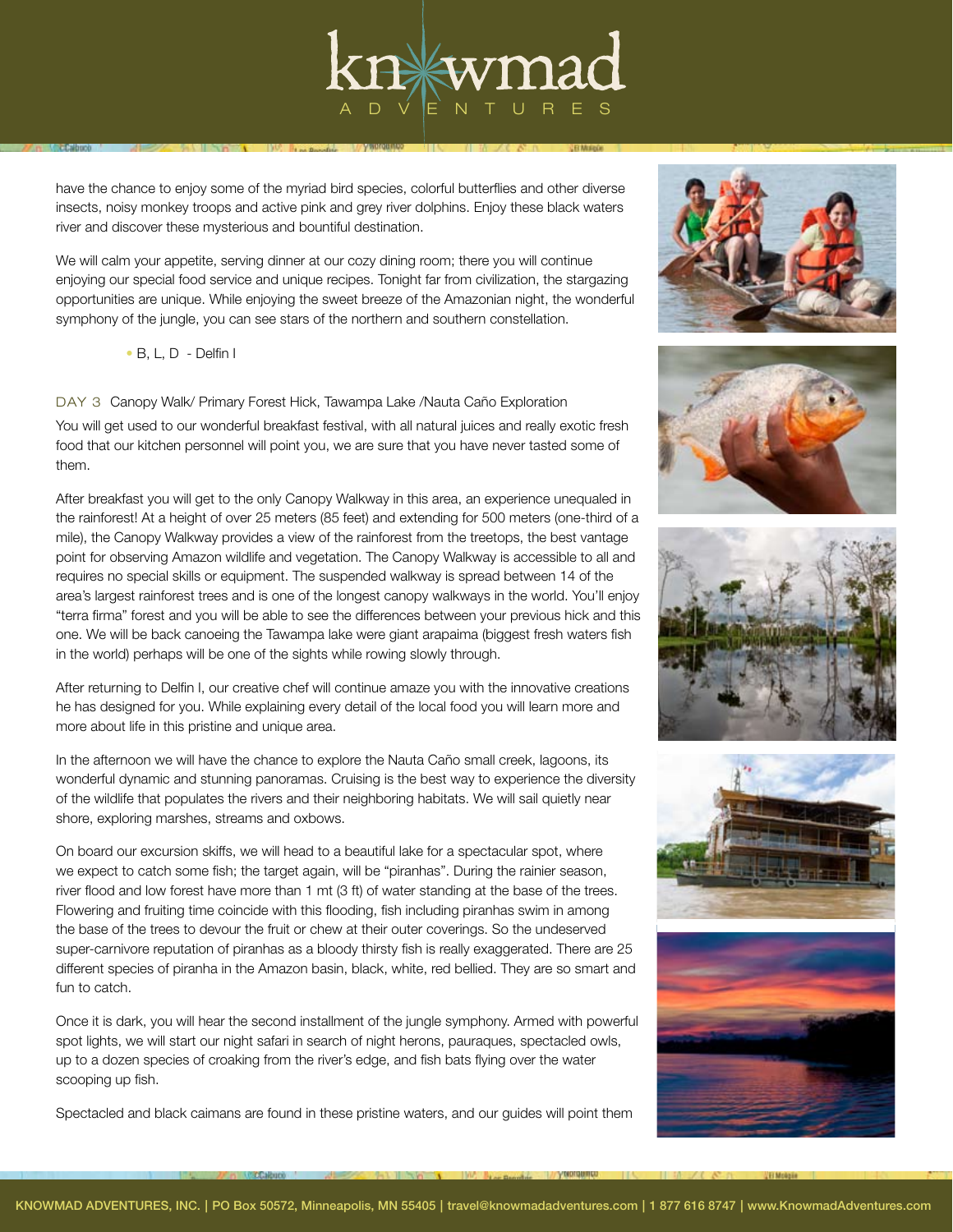

out to you. Stargazing at this time is unique while fireflies light up the jungle around us. After returning to the vessel we'll enjoy dinner. The chefs will continue to surprise you with the variety of our menu.

## • B, L, D - Delfin I

DAY 4 Amazon Headwaters & Caño Piraña / Yucuruchi Lagoon (Giant Water Lilies)

You will get used to our wonderful breakfast festival, with all natural juices and really exotic fresh food that our kitchen personnel will point you, we are sure that you have never tasted some of them.

We will wake up at the Amazon Headwaters and San Francisco Village, an important and historic place, where the Ucayali & Marañon Rivers merge and give birth to the mighty Amazon River. We will be in the formation of the Amazon River; the two powerful tributaries of the Amazon, the Ucayali and the Marañon River. In this spot, we will search for the most elusive and exotic fresh water pink river dolphin, medium sized, long snout and little or no dorsal fin you will see that they are really pink, they love this place, because is one of their favorite feeding spot.

We will stroll around San Francisco Village, a local community; you will stroll around their community, their houses and will have the chance to meet how simple their life is. We will be greeted by lots of children who take you to their school to let you know all about Dait. The local teacher will be around. They will show you their arts and craft market that will be displayed for you to appreciate their work.

On return to Delfin I we'll have lunch. As usual, you will enjoy the diversity of our culinary choices. Our kitchen staff will be there for any special requests.

On this afternoon we will have a 35 minutes hike along the Yucuruchi Jungle trail. Here we'll be able to study closely termites. They are the oldest of all social insects and have one of the most complex societies in the insect world. Our guides will point you about de different sized and shapes of each individuals within a single species. Our main target will be the giant Amazonian water lilies called "Victoria's Amazonicas", this beautiful flower grows in small lagoons, swamps, cochas, or small creeks and you will be amazed by them. On this trail you will also get to know all about caciques and oropendolas birds, bees and wasp nest are the special place, this birds use to build their nest, apparently the birds benefit from this closed association. On return to the vessel we'll enjoy dinner and our last night on the river.

• B, L, D - Delfin I

# DAY 5 Yarapa River, Amazon Headwaters, Nauta And Iquitos Airport

We will start exploring this narrow river to let you experience the abundant and spectacular deep rainforest wilderness including squirrel and capuchin monkeys, herons, egrets. You will have the chance to see green iguanas with prominent head crest and throat fan, extremely long, mostly arboreal and just laying still on a tree branch. At around 8 o'clock breakfast will be served on the skiffs surrounded by tropical rain forest and with monkeys strolling around us, natural juice & Fruits, sandwiches, coffee and tea will be a nice treat in this morning. We will get to a beautiful lagoon called "Uvos" a very special fruit that grows wild in the shores of this lagoon; you will be surprised also because of the presence of lots of pink dolphins that loves to go there in search of food source.

On return to the vessel, we'll enjoy lunch and then we will disembark at our port in Nauta, where a bus will be waiting to take you back to Iquitos. On our way to the Iquitos Airport we will visit the Rescue & Rehabilitation Center of River Mammals were you will have the chance to meet baby manatees and learn about this pacific and wonderful creatures and why they are in the endangered species list. You are most welcome to help this extraordinary program!

Afternoon flight departs for Lima.

• B, L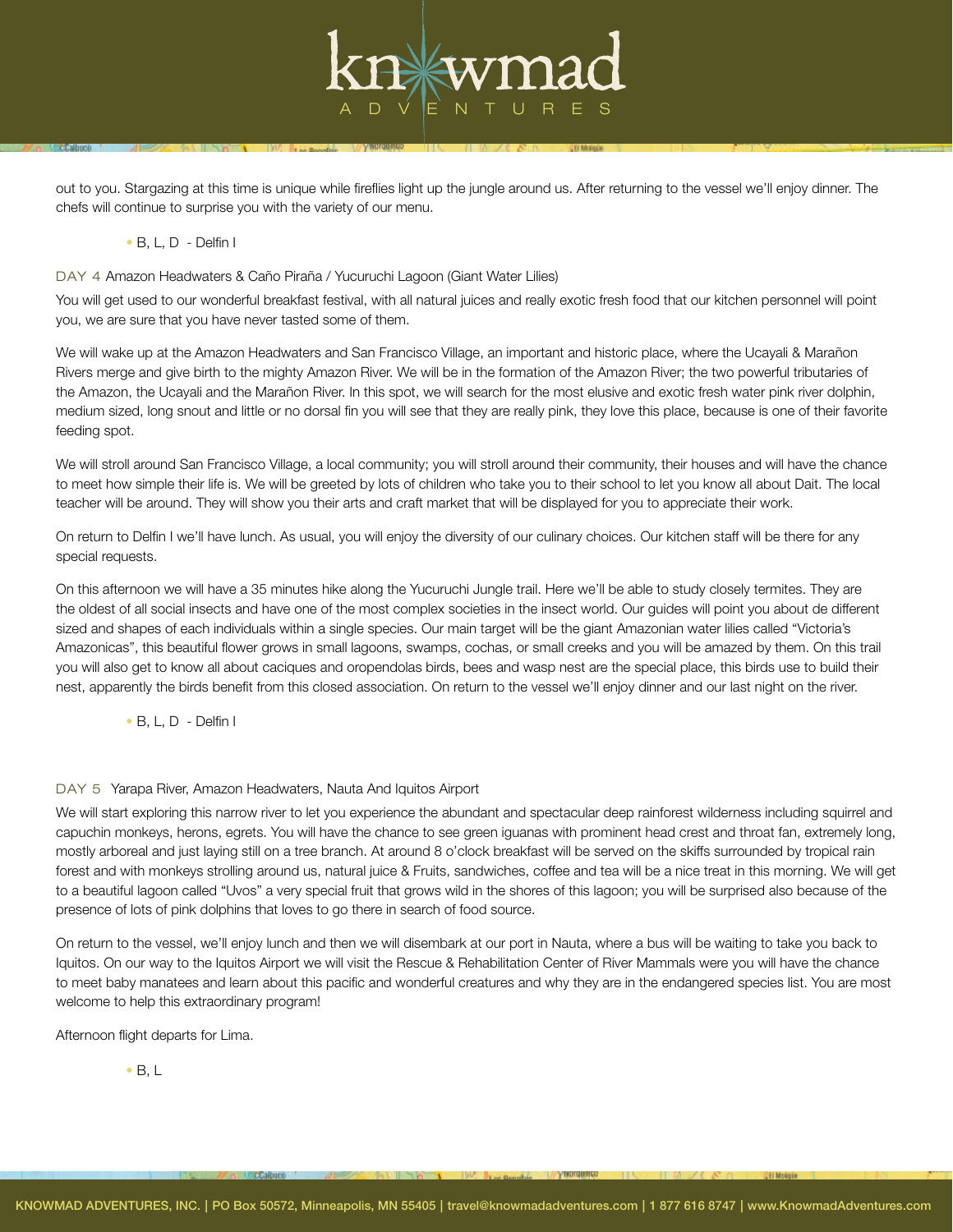

## IMPORTANT INFORMATION

2012 COSTS From \$1,990 per person (4 or more travelers) / Additionally, regional airfare is estimated at \$350 (Lima/Iquitos & Iquitos/ Lima—subject to change). Knowmad Adventures is happy to book and issue these tickets for you.

> WHAT YOUR TRIP COST INCLUDES Personal pre-departure support Expert leadership & guiding Accommodations as indicated & based on double-occupancy Local excursions as indicated Airport transfers as indicated Backcountry field arrangements as necessary All necessary equipment for adventure excursions Ground transportation and support vehicles Additional guides and porters as needed Entrance fees and permits

WHAT YOUR TRIP COST DOES NOT INCLUDE International and domestic airfare

Visa, passport, departure/arrival and excess baggage fees Trip insurance (we strongly recommend you obtain trip insurance offered by Knowmad Adventures, including trip cancellation insurance) Activities listed as optional and/or denoted with asterisk Meals not indicated in the itinerary Optional tipping to local guides and staff Personal items

TYPE Flexible Date Departures. These are group excursions along with fellow cruisers.

LIGHT TRIP Suitable for nearly all ages and ability levels. Walks are generally short and on flat terrain. Activities include wildlife viewing, boating, canoeing, cultural opportunities, optional hiking.

LENGTH 4 and 5 days; can be combined with other travels or full-length trip via Lima.

DEPARTURES Year round; can be set up to match your dates. BEGIN | END Lima, Peru

#### **SUMMARY**

Voyage to the headwaters of the Amazon River and explore the intricate waterways of Peru's rainforest by skiff while spotting wildlife with experienced naturalist guides. Cruising the Amazon offers a unique perspective into this vast wilderness and its people. The Delfin I and II are the most intimate and elegant of the vessels on the Amazon and offers unparalleled service.

### AIR TRAVEL

## INTERNATIONAL

Airfare is not included in the land cost of our trips. You may arrange your international airfare independently, or we are happy to offer our feedback and assistance in helping you book it.

#### **REGIONAL**

If booked by Knowmad Adventures, internal airfare for this trip (Lima/Iquitos, Iquitos/Lima) averages \$350, however this is an approximation and the airfare is subject to change upon booking. If you would like to arrange your own regional flights, please consult us prior so we can verify the departure and arrival times.

#### WEATHER & WHEN TO GO

The weather in Iquitos is warm and humid with average annual maximum temperature of 33°C (95°F) and minimum of 21°C (70°C). The dry season is from May to November. The wet season is from December to April. The seasons feature differences in the plant and animal life as well as in the climate. All activities are subject to change due to weather conditions and time of year. River and tributary levels may vary and thus navigation times and excursions may need to be modified at the captain's discretion.

Prior to your departure, we provide you with a detailed pre-trip information packet, which includes a recommended pack list, information about the regions you'll be visiting, suggested readings, and up-to-date health information including any recommended vaccinations.